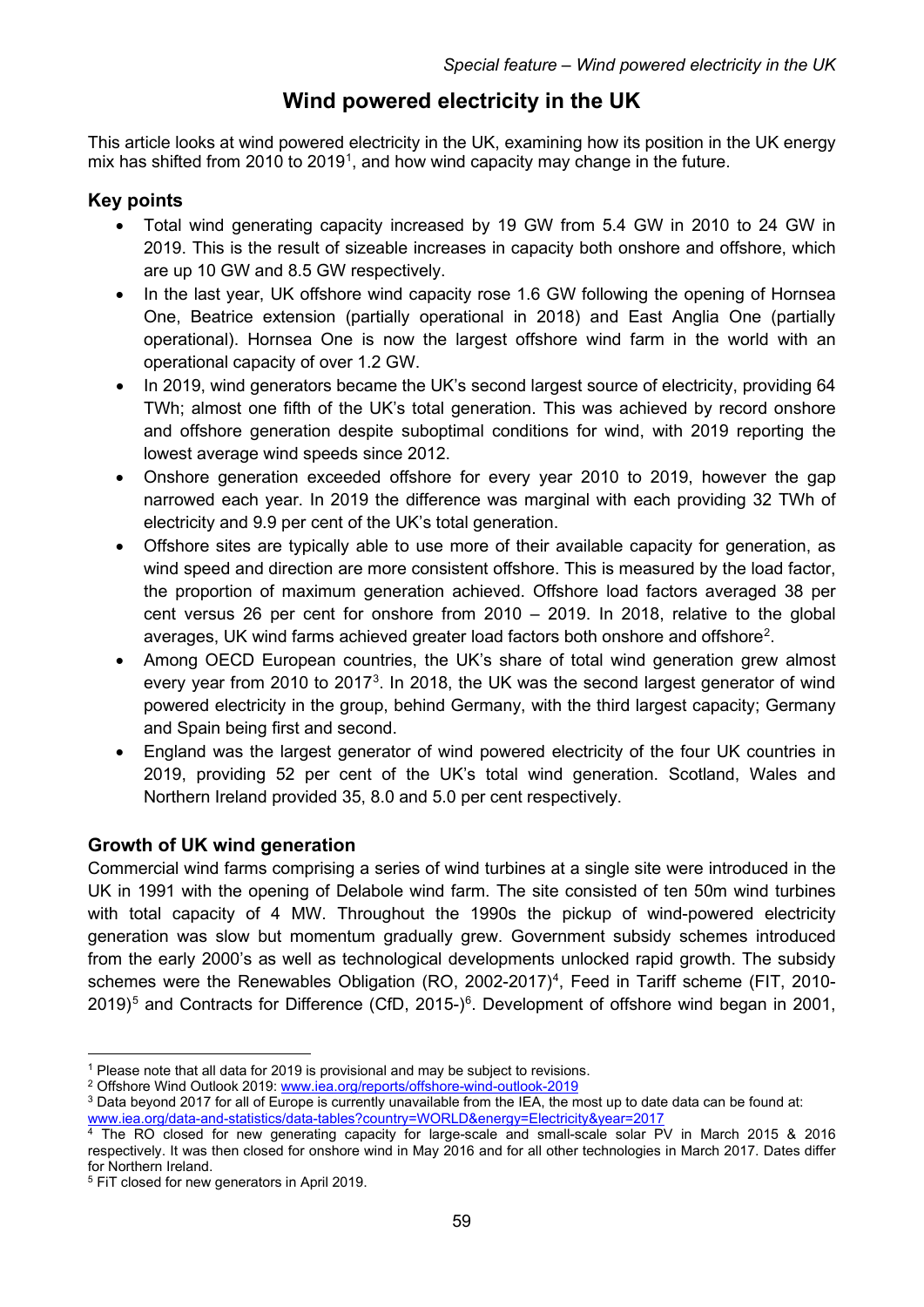when the British Wind Energy Association and the Crown Estate selected a series of locations that offered potential for offshore wind farms. A portfolio of 17 offshore wind projects were granted permission and of these, 12 would eventually be developed. The wind farms became known as 'Round 1' wind farms. The first of these became operational in 2003 and the last in 2013.

From 2010 to the present, onshore and offshore wind capacity grew dramatically. For onshore wind, this includes large scale projects as well as smaller scale developments, supported by FiTs. For offshore wind, almost all projects are of a large scale.

#### **Onshore and offshore wind in the UK**

Charts 1 and 2 describe the UK's onshore and offshore wind capacity and generation in the period from 2010 to 2019.



### **Chart 1. UK onshore/offshore wind capacity 2010 to 2019[7](#page-1-0)**

In 2010, the UK's total wind capacity was 5.4 GW. Over the past 10 years, this capacity more than quadrupled to 24 GW, the result of substantial rises both onshore (up from 4.1 to 14.2 GW) and offshore (up from 1.3 to 9.8 GW). From 2010 to 2017, onshore wind capacity grew more rapidly relative to offshore. However, the trend reversed in 2018 and 2019 as the growth of onshore wind slowed and major offshore wind sites came online. Over the past two years, notable openings offshore include: Beatrice (0.6 GW), Walney extension (0.7 GW), East Anglia One (0.2 GW of its 0.7GW capacity is operational) and Hornsea One (1.2 GW). With an operational capacity of 1.2 GW, Hornsea One is currently the world's largest offshore wind farm. The site covers an area of 407 km<sup>2</sup> (greater than the area of the Isle of Wight) and consists of 174 turbines, each standing at 190m. In 2019, over half of new UK renewable capacity came from offshore wind (+1.6 GW) with onshore wind also providing 21 per cent of the growth (+0.6 GW).

[www.gov.uk/government/statistics/energy-trends-section-6-renewables](https://www.gov.uk/government/statistics/energy-trends-section-6-renewables)

<sup>&</sup>lt;sup>6</sup> CfD continues to support both new offshore and onshore projects however pot one technologies (those which are more established: Solar PV and Onshore wind) were not able to enter the auctions between 2015 and 2019.<br><sup>7</sup> Renewable electricity capacity and generation, March 2020 (Energy trends 6.1),

<span id="page-1-0"></span>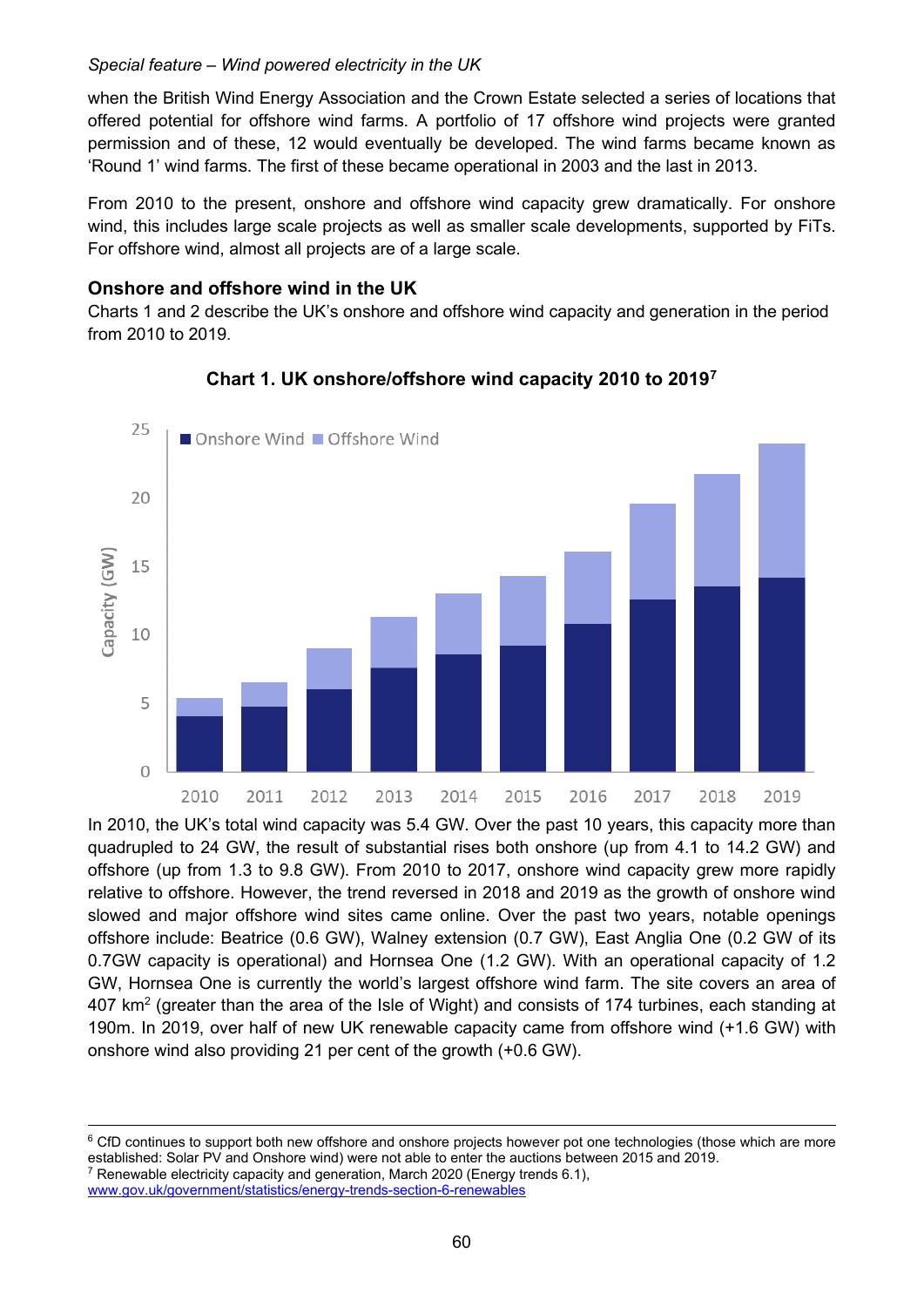

**Chart 2. UK onshore/offshore wind generation 2010 to 2019**

In 2010, wind (both onshore and offshore) generated 10.3 TWh of electricity; 2.7 per cent of total UK generation. Excluding 2016, where average wind speeds were down 11 per cent on the year prior, the increases in onshore and offshore wind capacity have correlated to year on year records for generation. In 2019, generation totalled 64.1 TWh, over 6 times greater than the figure reported at the start of the decade.

Onshore generation has remained greater than offshore for every year 2010 – 2019, however the difference between them was only marginal in 2019 with each providing 32 TWh of electricity and 9.9 per cent of the UK's total generation. Table 1 shows onshore and offshore wind's share of annual electricity generation for the period 2010 – 2019. In Q3 and Q4 of 2019, offshore generation exceeded onshore for the first time. This was despite onshore wind's larger capacity (+4.4 GW) and is because offshore wind benefits from more consistent wind speeds and directions. Offshore generators are therefore typically able to use more of their available capacity for generation resulting in higher load factors (calculated as the total electricity generated as a proportion of total potential generation for a given capacity). From 2010 to 2019, load factors averaged 38 per cent for offshore generation compared to 26 per cent onshore.

|              | 2010    | 2011    | 2012    | 2013    | 2014    | 2015    | 2016    | 2017    | 2018    | 2019  |
|--------------|---------|---------|---------|---------|---------|---------|---------|---------|---------|-------|
| Onshore      | 1.9%    | 2.9%    | $3.4\%$ | 4.7%    | 5.5%    | $6.7\%$ | $6.1\%$ | $8.5\%$ | $9.1\%$ | 9.9%  |
| Offshore     | 0.8%    | $1.4\%$ | 2.1%    | 3.2%    | 4.0%    | 5.1%    | 4.8%    | 6.2%    | 8.0%    | 9.9%  |
| <b>Total</b> | $2.7\%$ | $4.3\%$ | 5.5%    | $7.9\%$ | $9.5\%$ | 11.9%   | 11.0%   | 14.7%   | 17.1%   | 19.8% |

| Table 1. Shares of total electricity generation 2010 – 2019. |  |
|--------------------------------------------------------------|--|
|--------------------------------------------------------------|--|

Wind speeds over the decade averaged at 8.5 knots. 2010 reported the lowest average wind speeds, at 7.8 knots, whilst 2015 reported the highest at 9.4 knots. Consequently, onshore and offshore load factors were also the lowest and highest in these years respectively. The drop in generation in 2016 is the result of 2015's record wind speeds followed by below average wind speeds in 2016. 2019 also reported wind speeds below average (at 8.2 knots), however the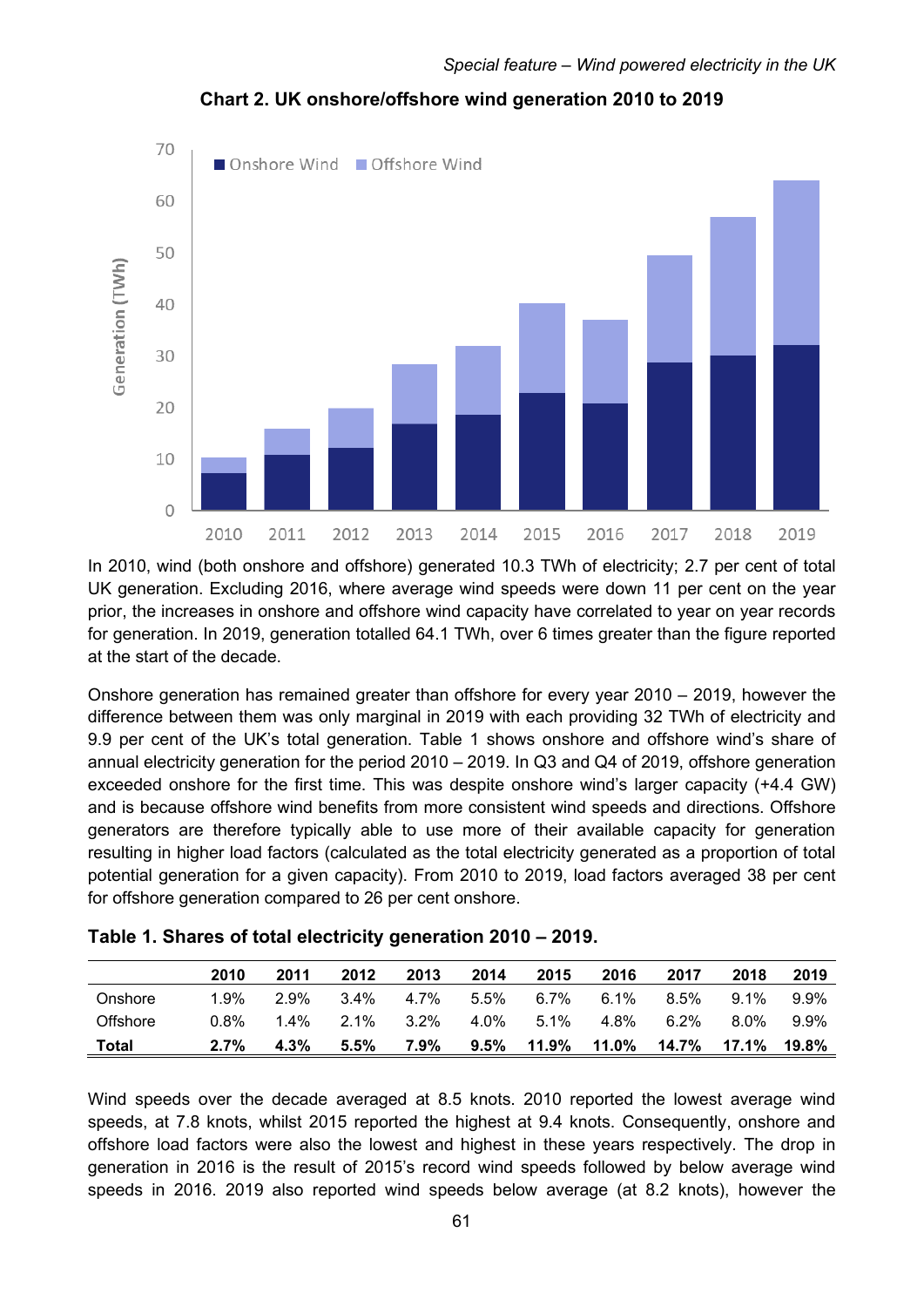increase in capacity offset this leading to the record generation figures both onshore and offshore. Table 2 shows the onshore and offshore load factors for the period 2010 – 2019.

|                     | 2010  | 2011  | 2012  | 2013  | 2014  | 2015  | 2016  | 2017  | 2018  | 2019  |
|---------------------|-------|-------|-------|-------|-------|-------|-------|-------|-------|-------|
| <b>Load factors</b> |       |       |       |       |       |       |       |       |       | %     |
| Onshore             | 21.8% | 27.9% | 25.8% | 28.4% | 26.2% | 29.3% | 23.6% | 28.0% | 26.4% | 26.5% |
| Offshore            | 30.5% | 37.0% | 35.8% | 39.1% | 37.3% | 41.5% | 36.0% | 38.9% | 40.1% | 40.5% |
| <b>Wind speed</b>   |       |       |       |       |       |       |       |       |       | knots |
| Average             | 7.8   | 9.0   | 8.2   | 8.6   | 8.7   | 9.4   | 8.4   | 8.7   | 8.5   | 8.2   |

**Table 2. Onshore and offshore load factors 2010 – 2019[8](#page-3-0)**

At the start of the decade, Scotland was the largest generator of wind powered electricity of the four UK countries, providing 48 per cent of the UK's total. In 2013 England overtook Scotland to become the primary supplier of wind generated electricity in the UK. Generation in all four countries increased year on year with few exceptions; however compared to 2010, 2019's shares of the UK's total wind generation shifted. These are shown in charts 3 and 4.



Onshore/offshore splits also differ. Whilst England provides the vast majority of the UK's offshore wind, Scotland is the primary source of onshore generation. Wales maintains a broadly even generation onshore and offshore and Northern Ireland has only onshore capacity. The map at the end of the article shows UK's onshore and offshore wind sites capacity in 2019.

The rapid increase in generation from wind (and other renewable sources) over the decade helped fill the gap in generation left by the phase out of coal-fired electricity. In 2012 coal-fired generators supplied 133 TWh of electricity, which has drastically reduced to only 6.5 TWh in 2019, a record low.

<span id="page-3-0"></span><sup>8</sup> Load factors are calculated using generation divided by mid-year capacity times 365 (days/year) times 24 (hours/day)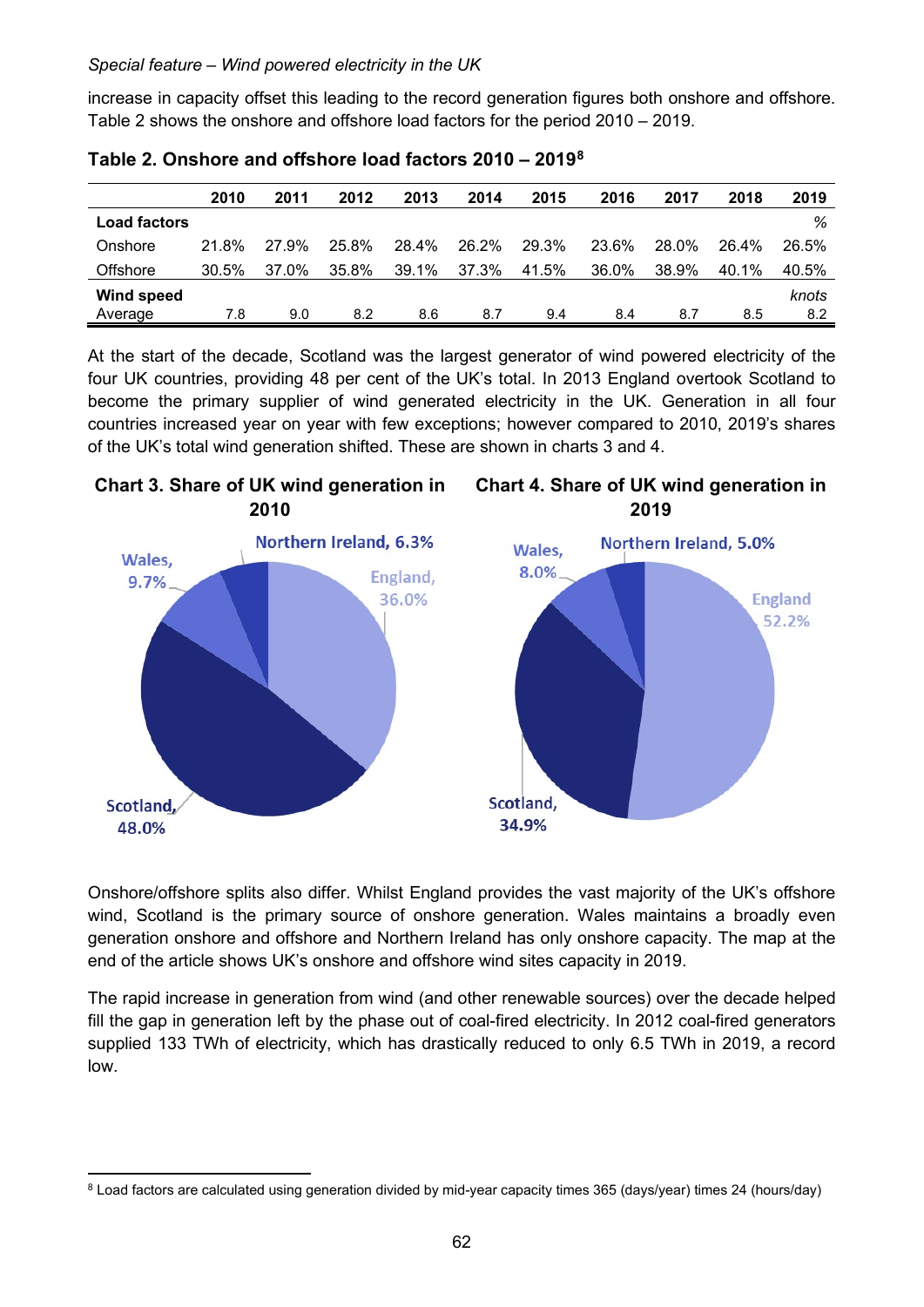### **International comparison for UK for wind generation**

The UK is one of the world leaders for wind generation, particularly for offshore wind, with the UK reporting the world's largest offshore wind capacity<sup>[9](#page-4-0)</sup>. Hornsea One, Walney extension and London Array are currently the three largest offshore wind sites in the world. In terms of European comparisons, in 2017<sup>[10](#page-4-1)</sup> there were five countries reporting a higher share of their electricity production from wind, as shown in Chart 5. In 2018, the UK was the second largest generator of wind powered electricity in Europe (behind Germany) with the third largest capacity (with Germany and Spain first and second respectively). Excluding 2016, the UK's share of the OECD Europe's total wind generation has risen year on year from 2010 to 2017, reaching 13.3 per cent. One tenth of all electricity generated in OECD Europe was from wind technologies. The UK also benefits from favourable wind speeds, with 2018 reporting load factors for onshore and offshore wind of 26 and 40 per cent respectively, greater than the global averages of 25 and 33 per cent<sup>11</sup>.



### **Chart 5: Wind share of total electricity generation - OECD Europe countries in 2017**

### **2020 and beyond**

In June 2019 the UK government passed legislation committing the UK to a 'net-zero' greenhouse gas emissions target by 2050. To achieve this goal, wind is expected to play an increasing role in the UK's electricity supply mix. The UK offshore sector deal in 2019 reported that subject to costs coming down, offshore wind could contribute up to 30 GW of generating capacity by 2030. This would more than treble its current operational capacity. Multiple GW of onshore and offshore capacity is currently under construction and due to become operational between 2020 and 2023 and an additional 5.8 GW of offshore and Remote Island onshore wind capacity has recently gained funding under the Contracts for Difference round 3 auction (2019). This will become operational between 2023 – 2025. A potential 7 GW have also been recently announced by the UK Government and the Crown Estate for new offshore projects to be developed in the waters around England and Wales.

<span id="page-4-0"></span><sup>9</sup> [www.gov.uk/government/publications/offshore-wind-sector-deal/offshore-wind-sector-deal](https://www.gov.uk/government/publications/offshore-wind-sector-deal/offshore-wind-sector-deal)

<span id="page-4-1"></span> $10$  Data beyond 2017 for all OECD Europe is currently unavailable from the IEA, the most up to date data can be found at: [www.iea.org/data-and-statistics/data-tables?country=WORLD&energy=Electricity&year=2017](https://www.iea.org/data-and-statistics/data-tables?country=WORLD&energy=Electricity&year=2017)

<span id="page-4-2"></span><sup>11</sup> BEIS calculation based on 'IEA Renewables 2019'[: www.iea.org/reports/renewables-2019](https://www.iea.org/reports/renewables-2019)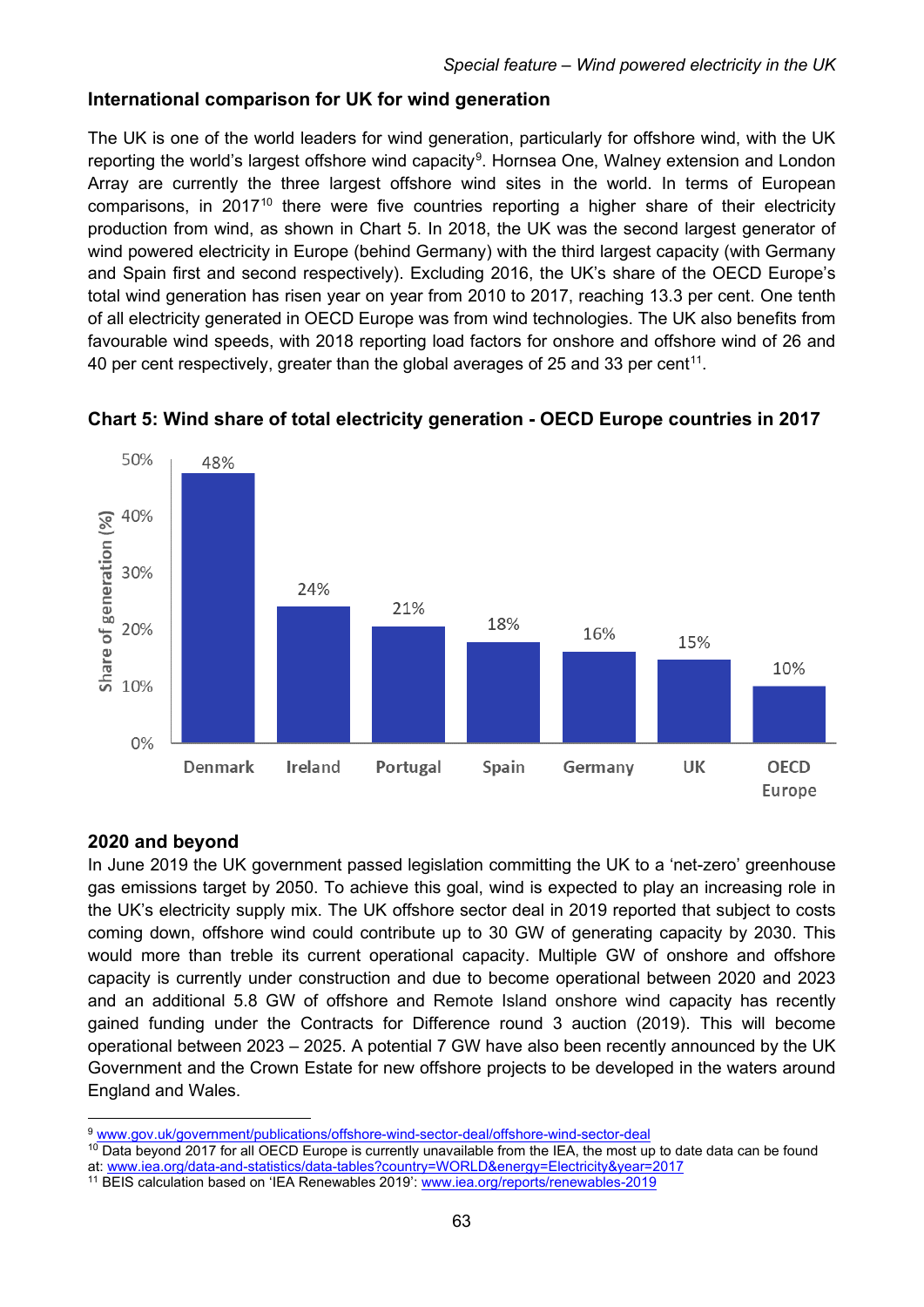Since 2015, significant reductions in the strike price for offshore wind farms have been experienced in each CfD allocation round. In allocation round 1 (2015), the strike price ranged from 114 to 119 £/MWh. This dropped to 40 to 42 £/MWh<sup>[12](#page-5-0)</sup> in the round 3 allocations (2019) as the technology matured. Technological developments are expected to further reduce offshore and onshore wind costs, including larger turbines and advances in foundation and installation technology to allow offshore wind farms to be built in deeper waters. These developments will help increase the potential for wind generation and support the UK in reducing its greenhouse gas emissions.

#### **George Goodman Vanessa Martin**

Electricity Statistics Electricity Statistics Tel: 020 7215 6595 Tel: 020 7215 2995 E-mail: [George.Goodman@beis.gov.uk](mailto:George.Goodman@beis.gov.uk)

#### **References**

Digest of UK Energy Statistics 2019 (DUKES); available on BEIS's energy statistics website at: [www.gov.uk/government/statistics/electricity-chapter-5-digest-of-united-kingdom-energy-statistics](http://www.gov.uk/government/statistics/electricity-chapter-5-digest-of-united-kingdom-energy-statistics-dukes)[dukes](http://www.gov.uk/government/statistics/electricity-chapter-5-digest-of-united-kingdom-energy-statistics-dukes)

Capacity of, and electricity generated from, renewable sources (Energy Trends 6.1): [www.gov.uk/government/statistics/energy-trends-section-6-renewables](http://www.gov.uk/government/statistics/energy-trends-section-6-renewables)

Energy Trends: Weather:

[www.gov.uk/government/statistics/energy-trends-section-7-weather](http://www.gov.uk/government/statistics/energy-trends-section-7-weather)

Renewable energy in Scotland, Wales, Northern Ireland and the regions of England in 2018 – Energy Trends September 2019, page 46 [https://www.gov.uk/government/publications/energy-trends-september-2019-special-feature](https://www.gov.uk/government/publications/energy-trends-september-2019-special-feature-articles)[articles](https://www.gov.uk/government/publications/energy-trends-september-2019-special-feature-articles)

<span id="page-5-0"></span><sup>&</sup>lt;sup>12</sup> Prices given in 2012 figures.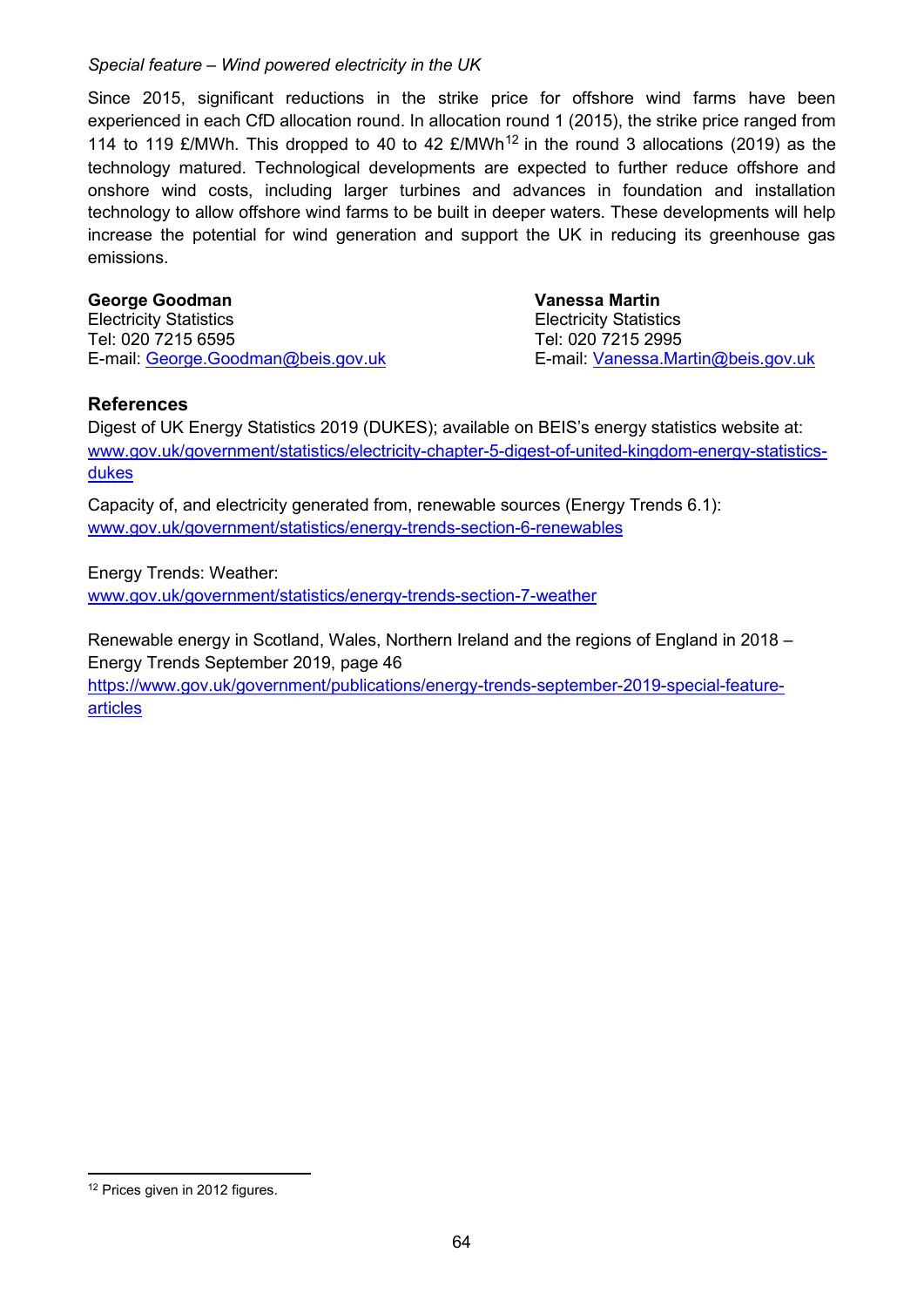

## **UK Onshore and Offshore Wind Capacity**